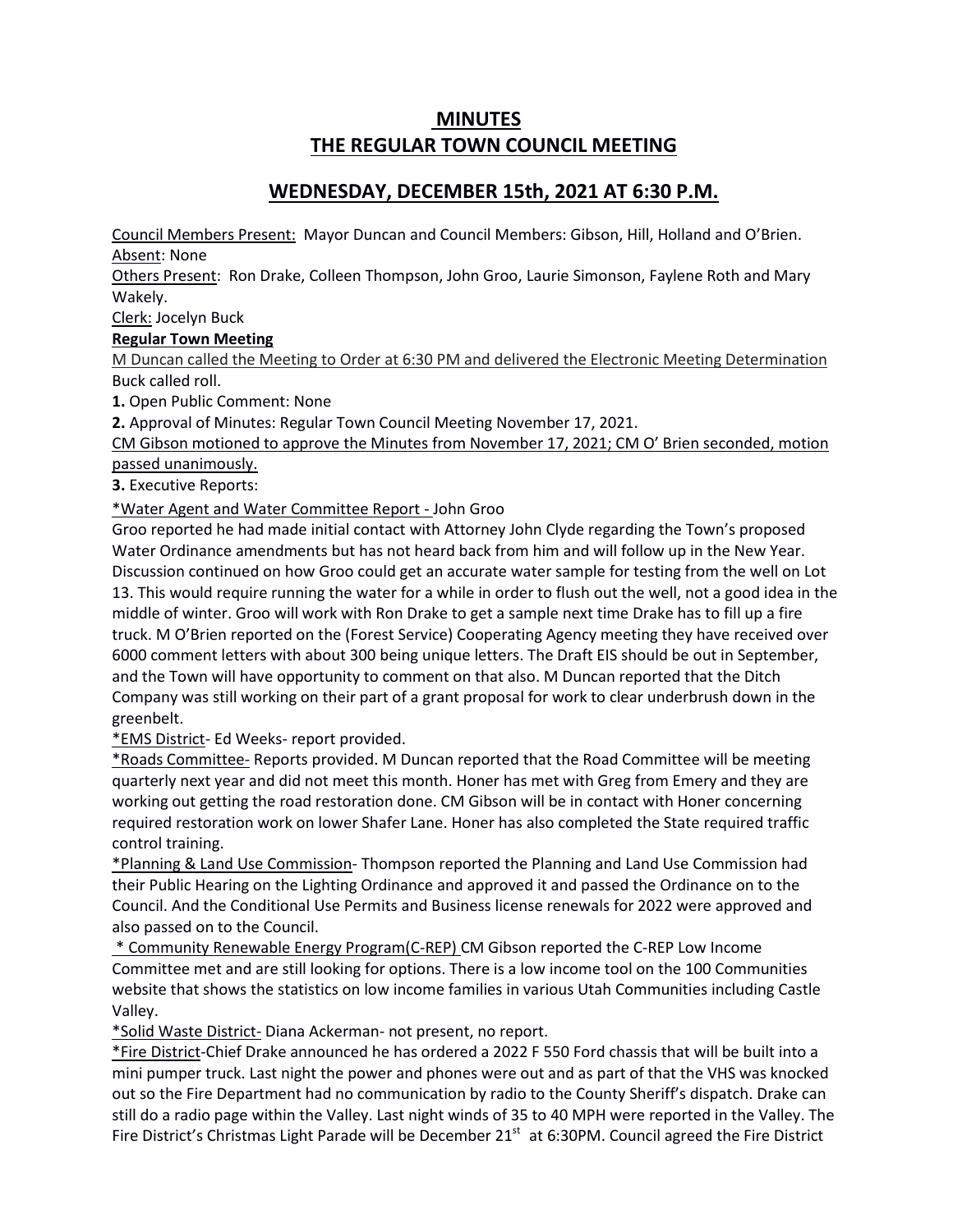could use the Town email list to send out another reminder/ request for donations to fund the new fire truck.

\*Housing Task Force- M Duncan- Minutes provided. They continue to work on the Affordable Housing Plan. The Arroyo Crossing development will provide more work force housing.

\*County Economic Advisory Board-M Duncan reported the Board has been working on their proposal for part B of their Grant application. They will be allocating \$600K towards the Housing Authorities next tax the credit application for 32 more units in the Arroyo Crossing development.

\* Dark Sky Team - Buck reported the Team will be concentrating on the IDA Application that they hope to submit it in January.

**4.** Correspondence: None

**5**. Administrative Matters & Procedures: M Duncan announced this is the last meeting of her first term as Mayor and she thanked everybody for all their work. She also thanked Mingo Gritts on behalf of the Council and the Town for his 6 years as Road Manager; we will be sending him a check as a small token of our appreciation. CM Hill thanked M Duncan for her wonderful first term as Mayor and thanked her for running again. M Duncan, CM Hill and Gibson thanked CM Holland and O'Brien for re-upping for Town Council.

Town letters: CM Holland had written a letter on behalf of the Council supporting the Town becoming an International Dark Sky Community. This letter/support is required as part of the Dark Sky application and the Council agreed unanimously to approve the letter. CM Holland will also be working on the Town's comments for support of the Grand County Public Land Proposal. Council approved all the administrative updates to the Building Permit Information sheet most were to reflect the Internal Accessory Dwelling Units and new online Grand County building permit processes.

### **NEW BUSINESS**

**6.** Discussion and Possible Action re: Approval of Ordinance 2021-5 Dark Sky Lighting Ordinance. CM Hill appreciated all the work that went into this Ordinance. She disagreed with Section 9 Application and Review Procedures B -2 Residential Buildings stating it would create more work for the Building Permit Agent (BPA). She recommended the BPA create a Dark Sky exterior lighting information checklist to help people get the correct lighting and their Certificate of Occupancy. Thompson agreed but stated that if she had this information ahead of time she could help people build in compliance before purchasing the wrong fixtures/ bulbs. CM Hill stated that if the correct information is provided in the building permit process it is up to the builders to comply. She added that when applying for a permit the builder probably doesn't know what kind of lighting will be available. She asked to have the language after "premise" to be removed from the Ordinance

B-2. Residential building permit applications for dwellings, accessory buildings or other structures shall include the following:

a. In addition to electrical plans required by applicable Electrical and Energy Codes and applicable sections of the Building Code, elevation plans indicating the proposed location of lighting fixtures, height of exterior lighting fixtures on the premises.[ and type of lamps, supports, and shielding. The applicant must provide sufficient information regarding the light fixture location, lumens, and shielding mechanisms to be able to determine compliance with this Ordinance].

b. A table showing pre-existing and proposed exterior lights, by fixture type, lumens and lamp type, shielding, location, and total lumens.]

M Duncan and CM Hill agreed the solution would be if an Applicant signed off on Lighting information sheet as part of the permit process that would suffice and that language in 9B-2a/b could be eliminated. Thompson added that calculations of pre-existing lumens should be part of the checklist. Power outage stopped the meeting recording.